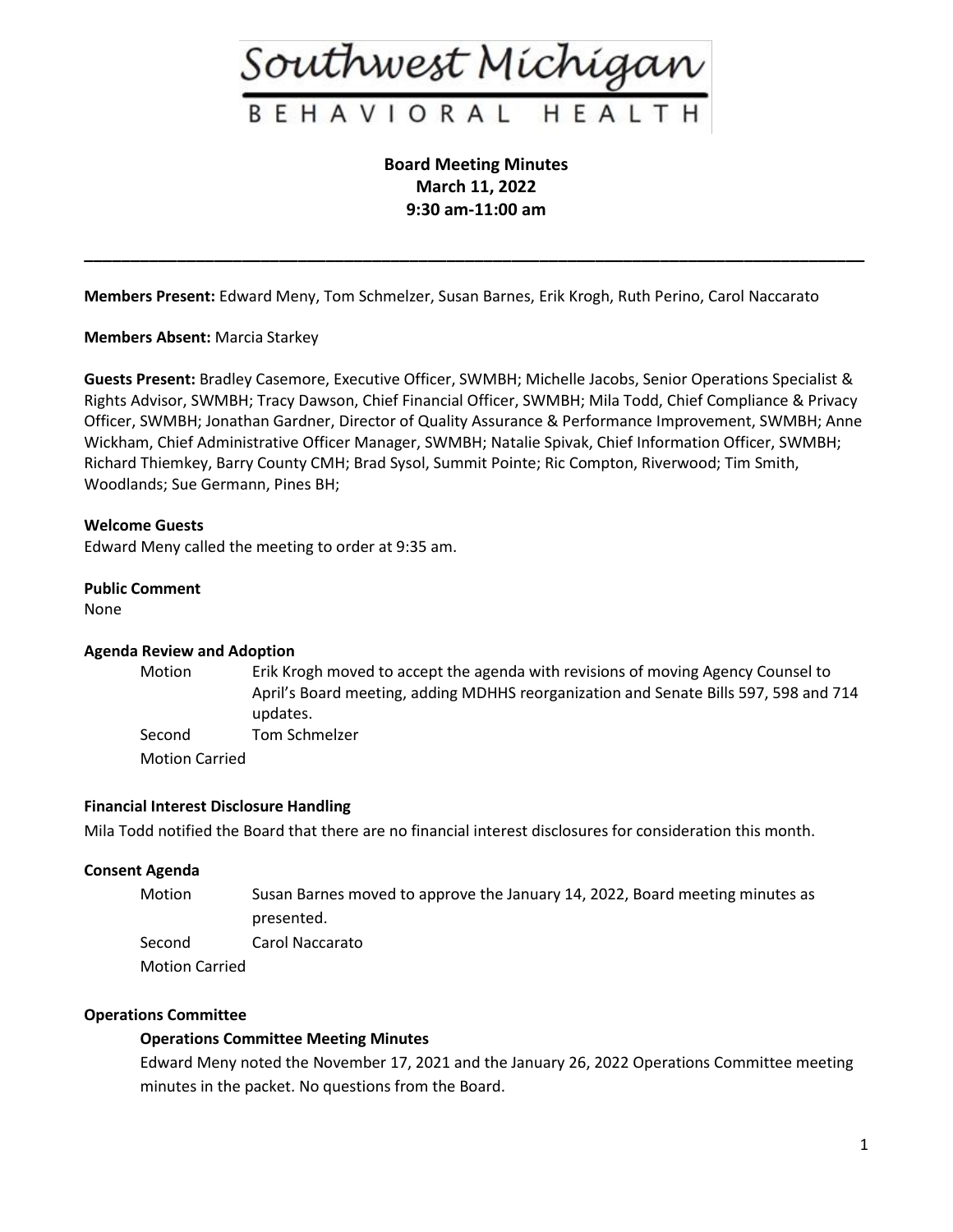# **Ends Metrics**

## **American Society of Addiction Medicine (ASAM) Continuum of Care Tool**

Jonathan Gardner reported as documented. Discussion followed.

Motion Tom Schmelzer moved that the data is relevant and compelling; the Executive Officer is in compliance with successful completion of Part (A) and (B) of the metric. Second Carol Naccarato Motion Carried

### **Opioid Health Homes Program**

Jonathan Gardner reported as documented. Discussion followed.

Motion Ruth Perino moved that moved that the data is relevant and compelling; the Executive Officer is in compliance with successful completion of Part (A) of the metric. Second Susan Barnes Motion Carried

#### **Michigan Mission Based Performance Indicator System**

Jonathan Gardner reported as documented. Discussion followed.

Motion Erik Krogh moved that moved that the data is relevant and compelling; the Executive Officer is in compliance and the Ends has been completed successfully and needs no further revisions.

Second Tom Schmelzer

Motion Carried

## **Board Actions to be Considered**

### **Fiscal Year 2022 Budget Update**

Tracy Dawson reported as documented, noting that there are no revisions. The State certification letter will be sent to SWMBH in April, which may call for revisions then. Discussion followed.

Motion Tom Schmelzer moved to approve the SWMBH Regional Fiscal Year 2022 Budget (without revision) Colum H, as presented for the period October 1, 2021 through September 30, 2022.

Second Erik Krogh

Motion Carried

# **2022 Financial Management Plan, 2022 Cost Allocation Plan, 2022 Financial Risk Management Plan**

Tracy Dawson reported on all three plans as documented. Discussion followed.

Motion Tom Schmelzer moved to approve the 2022 Financial Management Plan, 2022 Cost Allocation Plan and 2022 Financial Risk Management Plan as presented.

Second Erik Krogh

Motion Carried

### **Agency Counsel**

Brad Casemore noted that this topic will be covered at April's Board meeting.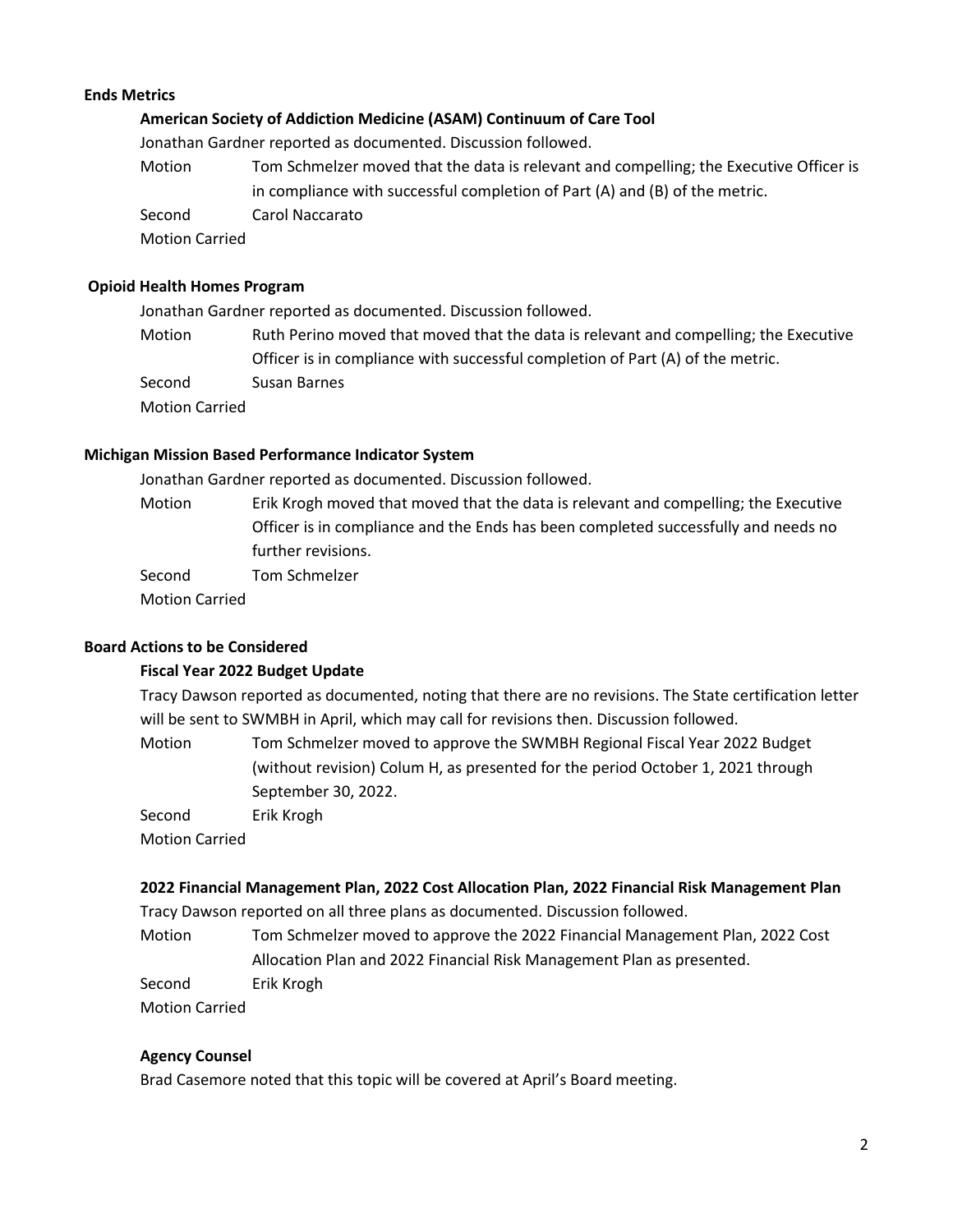## **May Board Retreat**

Brad Casemore reported as documented.

### **Board Policy Review**

None

## **Executive Limitations Review**

## **BEL-001 Budgeting**

Carol Naccarato reported as documented.

Motion Carol Naccarato moved that the Executive Officer is in compliance with policy BEL-001 Budgeting and the policy does not need revision.

Second Susan Barnes

Motion Carried

## **BEL-003 Asset Protection**

Susan Barnes reported as documented.

Motion Susan Barnes moved that the Executive Officer is in compliance with policy BEL-003 Asset Protection and the policy does not need revision.

Second Carol Naccarato

Motion Carried

# **Board Education**

### **Fiscal Year 2022 Year to Date Financial Statements**

Tracy Dawson reported as documented. Discussion followed.

#### **Fiscal Year 2021 Final Financial Statements**

Tracy Dawson reported as documented and thanked the CMHSPs for all their hard work. Discussion followed.

# **Fiscal Year 2022 Privacy/Security Report**

Mila Todd and Natalie Spivak reported as documented. Discussion followed.

#### **2022 Utilization Management Plan**

Anne Wickham reported as documented. Discussion followed.

## **Communication and Counsel to the Board**

## **Retirement Plan Investment Advisor Update**

Brad Casemore stated that due to federal statue the retirement plans are under revision for the May Board. SWMBH Senior Leadership were presented with prospectus from two retirement plan advisors. Both were received and SWMBH Senior Leadership unanimously approved to retain Carl Doerschler and Associates as SWMBH's retirement plan advisor. Fees were reduced by 37% as follows: Nationwide .71% to 40% and Doerschler & Associates .40% to .30%.